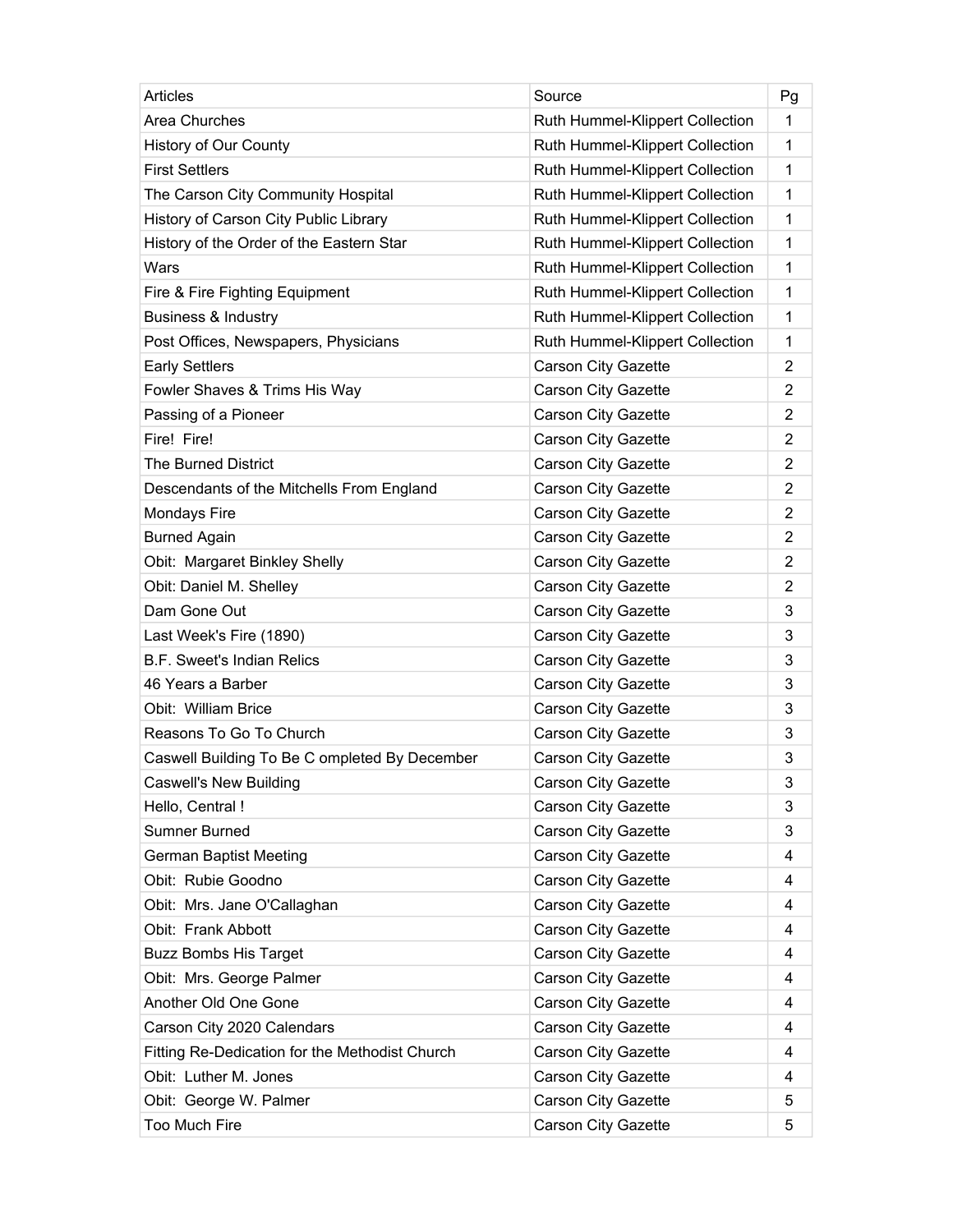| <b>Farmers &amp; Merchants Bank</b>                | <b>Carson City Gazette</b> | 5              |
|----------------------------------------------------|----------------------------|----------------|
| Berdan's Sharpshooters                             | Carson City Gazette        | 5              |
| Obit: Benton Smith                                 | Carson City Gazette        | 5              |
| Rat Bounty Now In Effect                           | <b>Carson City Gazette</b> | 5              |
| Gas Drum Explodes                                  | Carson City Gazette        | 5              |
| Sheriff J.D. Helman Stabbed                        | Carson City Gazette        | 5              |
| Methodist Church Falls Prey to Fire                | <b>Carson City Gazette</b> | 5              |
| Walter Hawley Opens Barber Shop                    | Carson City Gazette        | 5              |
| <b>Beginning of Churches</b>                       | <b>Carson City Gazette</b> | 6              |
| Mrs. Miner Served Dinner At First Township Meeting | Carson City Gazette        | 6              |
| Obit: Irving McCall                                | Carson City Gazette        | 6              |
| EDIB: Events at Close of First Half Century        | Carson City Gazette        | 6              |
| Obit: Delujcia Reasoner                            | Carson City Gazette        | 6              |
| Obit: Nancy McIntyre Montgomery                    | Carson City Gazette        | 6              |
| <b>Obit: Caroline Hallett</b>                      | <b>Carson City Gazette</b> | 6              |
| Obit: Sarah M. Lee                                 | Carson City Gazette        | 6              |
| Obit: Henry Roop                                   | <b>Carson City Gazette</b> | 6              |
| Obit: Leah B. Proctor                              | Carson City Gazette        | 6              |
| Obit: Mary E. Laird                                | Carson City Gazette        | $\overline{7}$ |
| Fine Improvements to Flouring Mill                 | Carson City Gazette        | $\overline{7}$ |
| <b>Obit: Nettie Miner</b>                          | Carson City Gazette        | $\overline{7}$ |
| Obit: Uriah Miner                                  | <b>Carson City Gazette</b> | $\overline{7}$ |
| St. Mary's Installs Pipe Organ                     | <b>Carson City Gazette</b> | $\overline{7}$ |
| Obit: Alex McMillan                                | Carson City Gazette        | $\overline{7}$ |
| Obit: F. A. Rockafellow                            | <b>Carson City Gazette</b> | $\overline{7}$ |
| Obit: Andrew J. Reader                             | Carson City Gazette        | $\overline{7}$ |
| Obit: Mrs. Nellie Rockafellow                      | Carson City Gazette        | 7              |
| Obit: Fletcher Reasoner                            | <b>Carson City Gazette</b> | 7              |
| Obit: Rites Held for Charles Robertson             | Carson City Gazette        | 8              |
| Obit: Dennis O'Connell                             | Carson City Gazette        | 8              |
| Obit: Albert Payne                                 | Carson City Gazette        | 8              |
| Obit: Athur Mulnix                                 | Carson City Gazette        | 8              |
| Obit: Mrs. Ellen Sherman                           | Carson City Gazette        | 8              |
| Obit: Robert Montgomery                            | Carson City Gazette        | 8              |
| Obit: Rev. J.J. Sheehan                            | Carson City Gazette        | 8              |
| Todd's Bakery Observes 30th Anniversary            | Carson City Gazette        | 8              |
| Obit: A.Y. Sessions                                | Carson City Gazette        | 8              |
| Obit: Mrs. Hannah Abbott                           | Carson City Gazette        | 8              |
| Obit: George A. Thayer                             | Carson City Gazette        | 9              |
| Obit: William R. Sherman                           | Carson City Gazette        | 9              |
| Business Booming in Carson City 1884               | <b>Carson City Gazette</b> | 9              |
| Early Settlement                                   | Carson City Gazette        | 9              |
| EHOB - Officers Chosen Entitled to Much Credit     | Carson City Gazette        | 9              |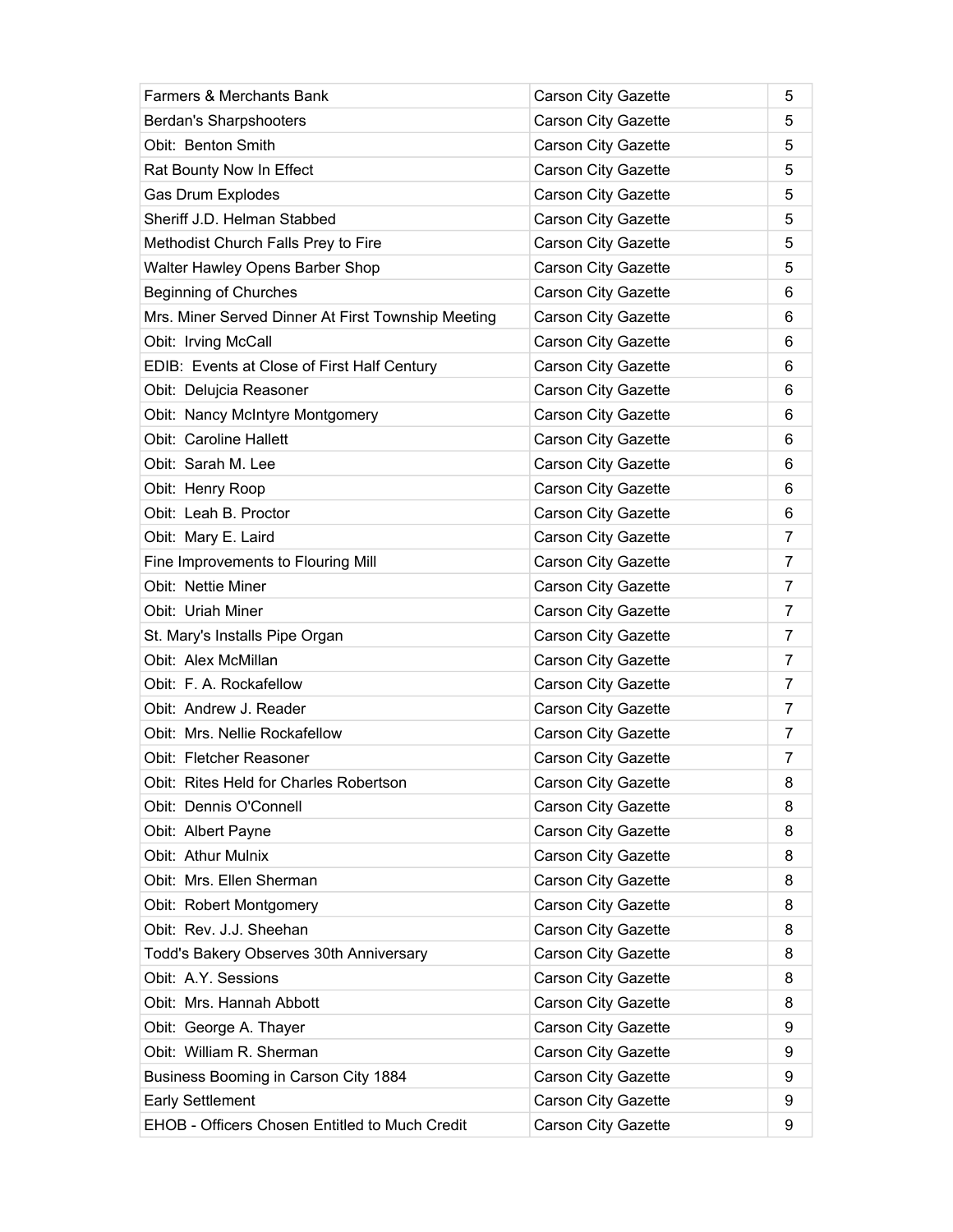| BTED - Otis Tels of Ploneers & Their Doings | <b>Carson City Gazette</b> | 9               |
|---------------------------------------------|----------------------------|-----------------|
| The McDonald Bakery Destroyed               | <b>Carson City Gazette</b> | 9               |
| EDIB - Reminiscences of Pioneer Days        | Carson City Gazette        | 9               |
| <b>Otis Tells of Pioneer Times</b>          | Carson City Gazette        | 9               |
| Beginnings of Carson City Schools           | Carson City Gazette        | 9               |
| Carson City 1874-1875                       | <b>Carson City Gazette</b> | 10              |
| Articles From The Carson City Record        | Carson City Gazette        | 10              |
| The Coral News 1893                         | <b>Carson City Gazette</b> | 10              |
| For A Larger & Better Carson City           | <b>Carson City Gazette</b> | 10              |
| Nila Banton Smith                           | Carson City Gazette        | 10              |
| <b>Four Veterans Still Survive</b>          | Carson City Gazette        | 10              |
| Gazette's Oldest Correspondent              | <b>Carson City Gazette</b> | 10              |
| Michael Burns At 92                         | Carson City Gazette        | 10              |
| <b>Sunday School Picnics</b>                | <b>Carson City Gazette</b> | 10              |
| Obit: Samuel LaDu Taken by Death            | <b>Carson City Gazette</b> | 10              |
| Antiques of Olden Days                      | Carson City Gazette        | 11              |
| Isham Logarithem Expert Set Type            | <b>Carson City Gazette</b> | 11              |
| Carson City Had Flicker Movies in 1908      | <b>Carson City Gazette</b> | 11              |
| Joker Has Sheriff Search Auto               | Carson City Gazette        | 11              |
| Solid Men                                   | Carson City Gazette        | 11              |
| Buys Restaurant (Bamboo Room)               | Carson City Gazette        | 11              |
| Another Big Day                             | <b>Carson City Gazette</b> | 11              |
| Fine Corps of Teachers                      | <b>Carson City Gazette</b> | 11              |
| Obit: Lewis S. Allen                        | Carson City Gazette        | 11              |
| Obit: George W. Acker                       | <b>Carson City Gazette</b> | 11              |
| Obit: Celisha Atkins                        | <b>Carson City Gazette</b> | 12              |
| Obit: Mrs. Benjamin Acker                   | <b>Carson City Gazette</b> | 12              |
| Obit: R.M. Abbott                           | Carson City Gazette        | 12              |
| <b>Floyd Goodell Writes</b>                 | Carson City Gazette        | 12              |
| St. Mary's Flag Blessed                     | <b>Carson City Gazette</b> | 12              |
| Boosting The Road Greenville to Carson City | Carson City Gazette        | 12 <sup>°</sup> |
| Can You Identify?                           | Carson City Gazette        | 12              |
| St. Mary's Dedicated                        | Carson City Gazette        | 12              |
| St. Mary's Corner Stone Laid                | Carson City Gazette        | 12              |
| A Priest Has Been Appointed                 | Carson City Gazette        | 12              |
| They Will Build (Catholic Church)           | Carson City Gazette        | 13              |
| EDIB - Who Was Who in Pioneer Times         | Carson City Gazette        | 13              |
| <b>Bloomer Resident of Sixty Years</b>      | Carson City Gazette        | 13              |
| New Bell for St. Mary's                     | Carson City Gazette        | 13              |
| New Bell of St. Mary's Blessed              | Carson City Gazette        | 13              |
| Pipe Organ Dedicated at St. Mary's          | Carson City Gazette        | 13              |
| <b>Terrible Accident</b>                    | Carson City Gazette        | 13              |
| Railroad Meeting Largely Attended           | Carson City Gazette        | 13              |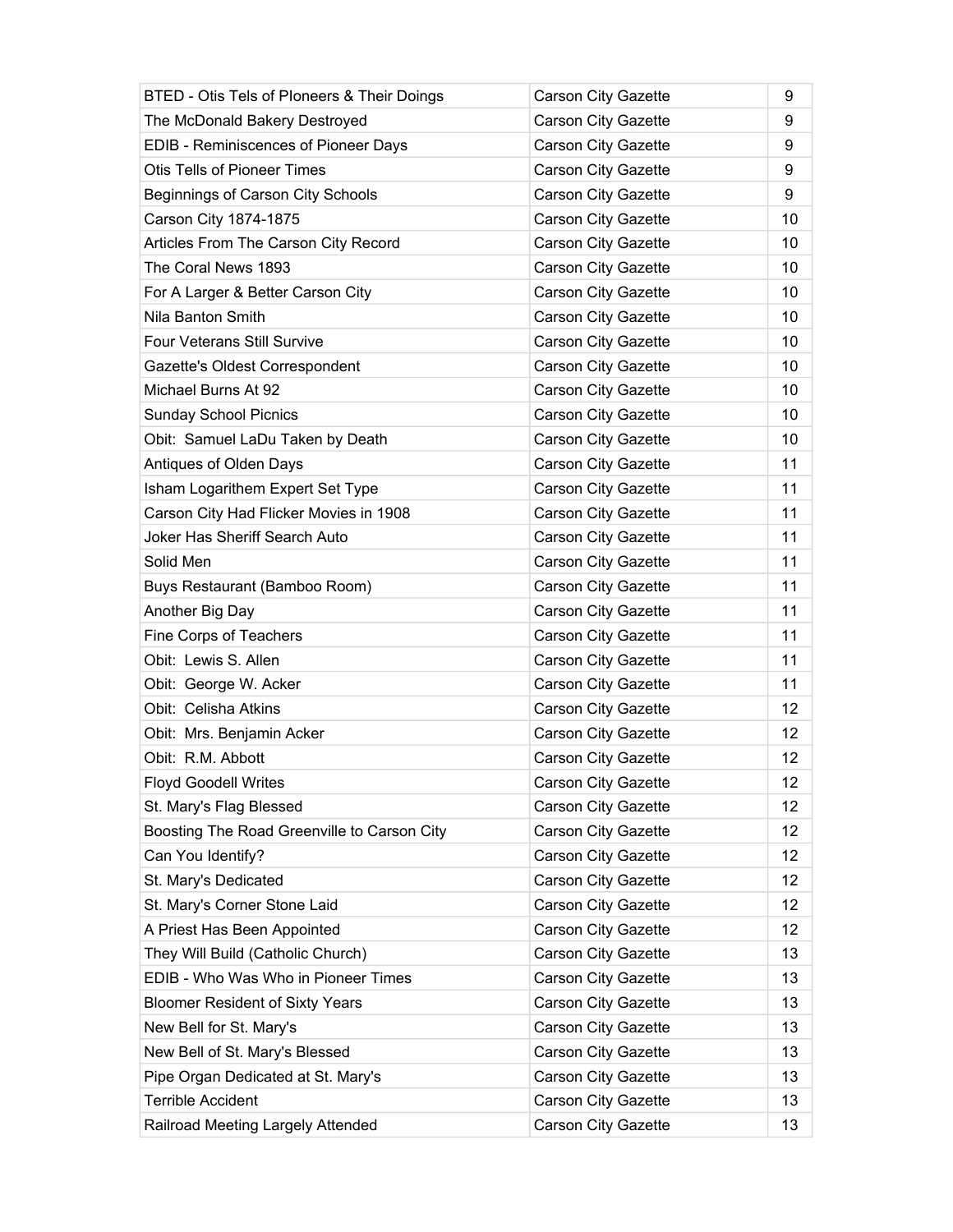| Some Village History 1897                   | <b>Carson City Gazette</b> | 13 |
|---------------------------------------------|----------------------------|----|
| Water Plays Havoc at Mill                   | Carson City Gazette        | 13 |
| Paving Plans for Main Street                | Carson City Gazette        | 14 |
| The Grove Proposition Up To Voters          | <b>Carson City Gazette</b> | 14 |
| Pioneers Furnish Interesting Program        | Carson City Gazette        | 14 |
| St. Mary's Parish 1902                      | Carson City Gazette        | 14 |
| What a Horse Would Say                      | <b>Carson City Gazette</b> | 14 |
| East Bloomer Cemetery Society               | <b>Carson City Gazette</b> | 14 |
| Shoe Probably Saved Her Life                | <b>Carson City Gazette</b> | 14 |
| Reminiscences of Carson City                | Carson City Gazette        | 14 |
| Sixteen Rules of Right Living               | Carson City Gazette        | 14 |
| Carson City Landmark Gets Remodeling Job    | <b>Carson City Gazette</b> | 14 |
| Honored by Banquet - Retiring Station Agent | Carson City Gazette        | 15 |
| Physician Long Gone                         | <b>Carson City Gazette</b> | 15 |
| <b>Cures From The Past</b>                  | Carson City Gazette        | 15 |
| Reflections of an 84 Year Old               | Carson City Gazette        | 15 |
| The Burned District                         | <b>Carson City Gazette</b> | 15 |
| Tough Going for Firemen                     | <b>Carson City Gazette</b> | 15 |
| The History of a Remarkable Family          | Carson City Gazette        | 15 |
| E.W. Johnson Writes of Buttternut           | <b>Carson City Gazette</b> | 15 |
| Old Days Recalled 1904                      | Carson City Gazette        | 15 |
| Pioneer Tells How Old Barns Were Raised     | Carson City Gazette        | 15 |
| Old Times in Carson City                    | <b>Carson City Gazette</b> | 16 |
| <b>New Brick Block</b>                      | Carson City Gazette        | 16 |
| Fine Residence Burned                       | <b>Carson City Gazette</b> | 16 |
| <b>First Bloomer Grange</b>                 | <b>Carson City Gazette</b> | 16 |
| Carson City as the Old Timers Saw It        | Carson City Gazette        | 16 |
| Farmer 79 Years Old                         | <b>Carson City Gazette</b> | 16 |
| C.R. Culver Writes History of Churches      | Carson City Gazette        | 16 |
| <b>Business Block Gutted</b>                | Carson City Gazette        | 16 |
| Days of Civil War Recalled                  | Carson City Gazette        | 16 |
| Coldwater & Marshall Railroad               | Carson City Gazette        | 16 |
| Bloomer Pioneer Tells of Crystal Village    | Carson City Gazette        | 17 |
| As Landmarks Disappear on Main Street       | <b>Carson City Gazette</b> | 17 |
| About Rev. Norman L. Otis                   | Carson City Gazette        | 17 |
| <b>Beautifying Our Village</b>              | Carson City Gazette        | 17 |
| A Year of Improvement                       | Carson City Gazette        | 17 |
| Wagon Works Memory Now                      | Carson City Gazette        | 17 |
| Lyon Writes When Father Taught              | Carson City Gazette        | 17 |
| <b>Bloomers Must Pay</b>                    | Carson City Gazette        | 17 |
| Grove                                       | Carson City Gazette        | 17 |
| Grove: Yes 73 No 27                         | Carson City Gazette        | 17 |
| Everybody is Talking About Grove            | Carson City Gazette        | 18 |